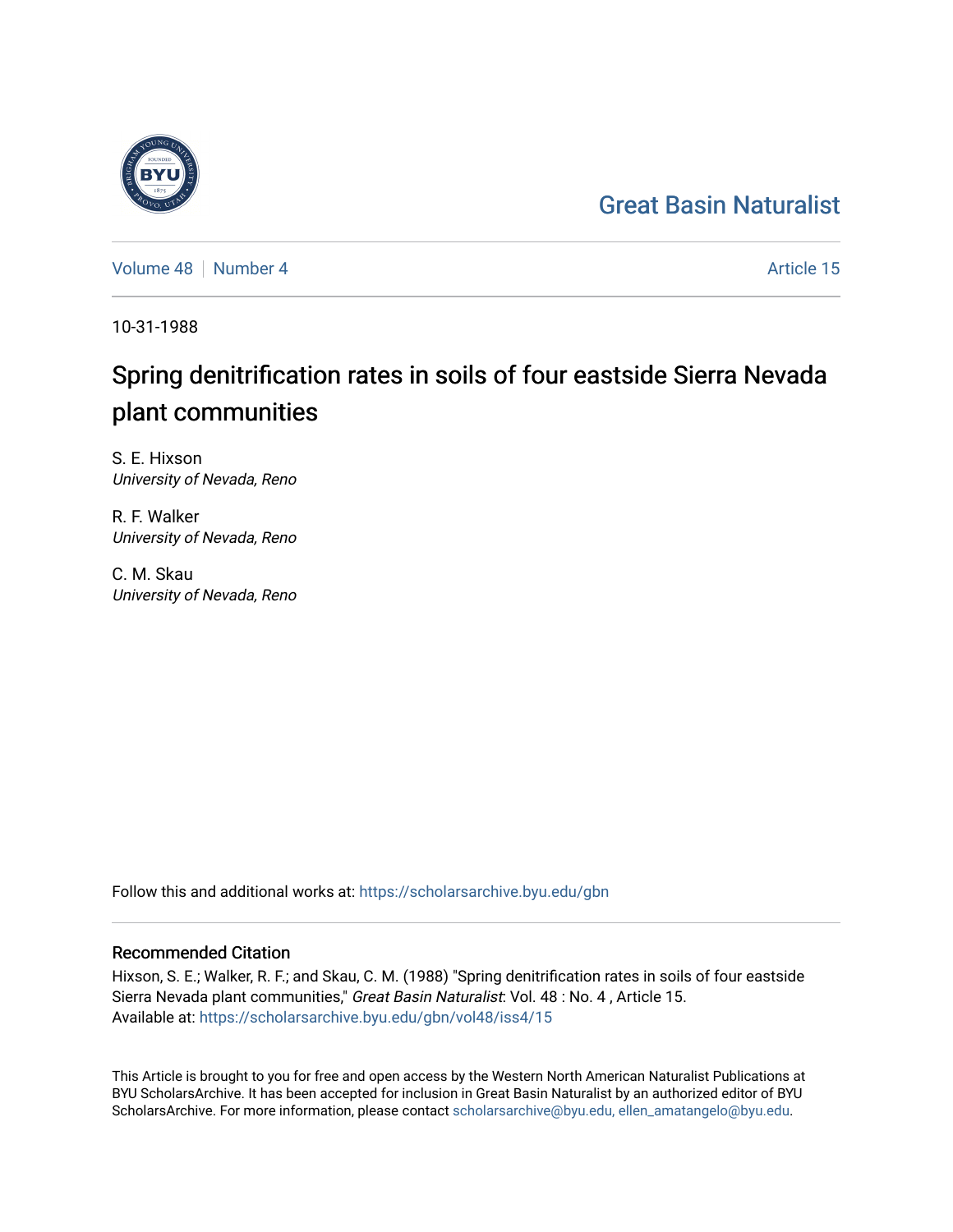#### SPRING DENITRIFICATION RATES IN SOILS OF FOUR EASTSIDE SIERRA NEVADA PLANT COMMUNITIES'

S. E. Hixson<sup>2</sup>, R. F. Walker<sup>2</sup>, and C. M. Skau<sup>2</sup>

Abstract —Denitrification rates in soils of four subalpine plant communities in the Sierra Nevada were determined by the acetylene blockage method. The study area included riparian, meadow, forest, and barren sites. Data were collected during dawn-to-dusk measurements in April 1987. Soil atmosphere samples were analyzed for N<sub>2</sub>O content using gas chromatography. Generally, temporal variability in denitrification rate within each plant community was insubstantial. Denitrification rate and soil temperature were found to be significantly correlated only in the riparian and barren sites. Of the four communities, the riparian site was found to have the lowest rate of denitrification overall. However, differences among sites in denitrification rate could not be conclusively attributed to variation in soil temperature, moisture, organic matter, total C and N, C:N ratio, NO<sub>3</sub>-N, or pH.

Past research has yielded conflicting conclusions regarding soil denitrification rates and the parameters affecting them. Nevertheless, several studies agree that spatial and temporal variability in denitrification rates exists (Burford and Stefanson 1973, Dowdell and Smith 1974, Biggar 1978, Ryden et al. 1978, Folorunso and Rolston 1984, Robertson and Tiedje 1984, Mosier et al. 1986a).

While denitrification is a process generally believed to be inhibited by the presence of oxygen, even very dry soils have anaerobic pockets in which denitrification occurs. Soil moisture is believed to affect denitrification rates by governing the diffusion of oxygen and thus the number of anaerobic sites (Alexander 1977, Rolston 1981). Soil temperature may alter the effect of soil moisture on denitrifica tion rates (Mosier et al. 1986b) by modifying N<sub>2</sub>O solubility in water (Blackmer et al. 1982).

Contrary to the data presented by Focht (1978) and Terry and Tate (1980), Hussey et al. (1985) suggested that there is a positive relationship between the number of denitrifying bacteria and denitrification rates. Soil organic matter content is often positively cor related with denitrification (Stefanson 1973, Dowdell and Smith 1974, Rolston et al. 1982, Parkin 1987). However, Muller et al. (1980) found no correlation between denitrification and organic C, total N, or exchangeable NH4. Some studies have demonstrated that soil

 $NO<sub>3</sub>$  concentration does not limit denitrification (Ryden and Lund 1980, Bremner and Blackmer 1981).

The acetylene blockage method has proven a feasible technique for measuring field denitrification rates (Balderston et al. 1976, Yoshinari et al. 1977, Yeomans and Beauchamp 1978, Ryden et al. 1979a, Ryden et al. 1979b). During denitrification,  $NO<sub>3</sub>$  is reduced to  $N<sub>2</sub>$ by the reaction

$$
NO_3 \rightarrow NO_2 \rightarrow N_2O \rightarrow N_2.
$$

The presence of acetylene  $(C_2H_2)$  inhibits the reduction of  $N_2O$  to  $N_2$ , thus permitting measurement of the soil atmosphere concentration of  $N_2O$ . Balderston et al. (1976) concluded that the effects of  $C_2H_2$  are reversible and that measurement of  $N_2O$  is an acceptable method for the determination of denitrifica tion rates and quantities in either soil or water.

Most research on denitrification rates has been conducted in the laboratory or on agri cultural soils. This study was designed to provide baseline data on field denitrification rates in soils of four plant communities of a subalpine Sierra Nevada watershed. These measurements were concentrated during mid-April 1987 in order to quantify denitrifi cation during seasonal snowmelt flushing of the soil profile.

<sup>&</sup>lt;sup>1</sup> Research supported through the Nevada Agricultural Experiment Station and McIntire-Stennis Coopcrative Forestry Research Program Projects 619 and 674, University of Nevada at Reno.

<sup>&</sup>lt;sup>2</sup>Department of Range, Wildhfe and Forestry, University of Nevada at Reno, Reno. Nevada 89512.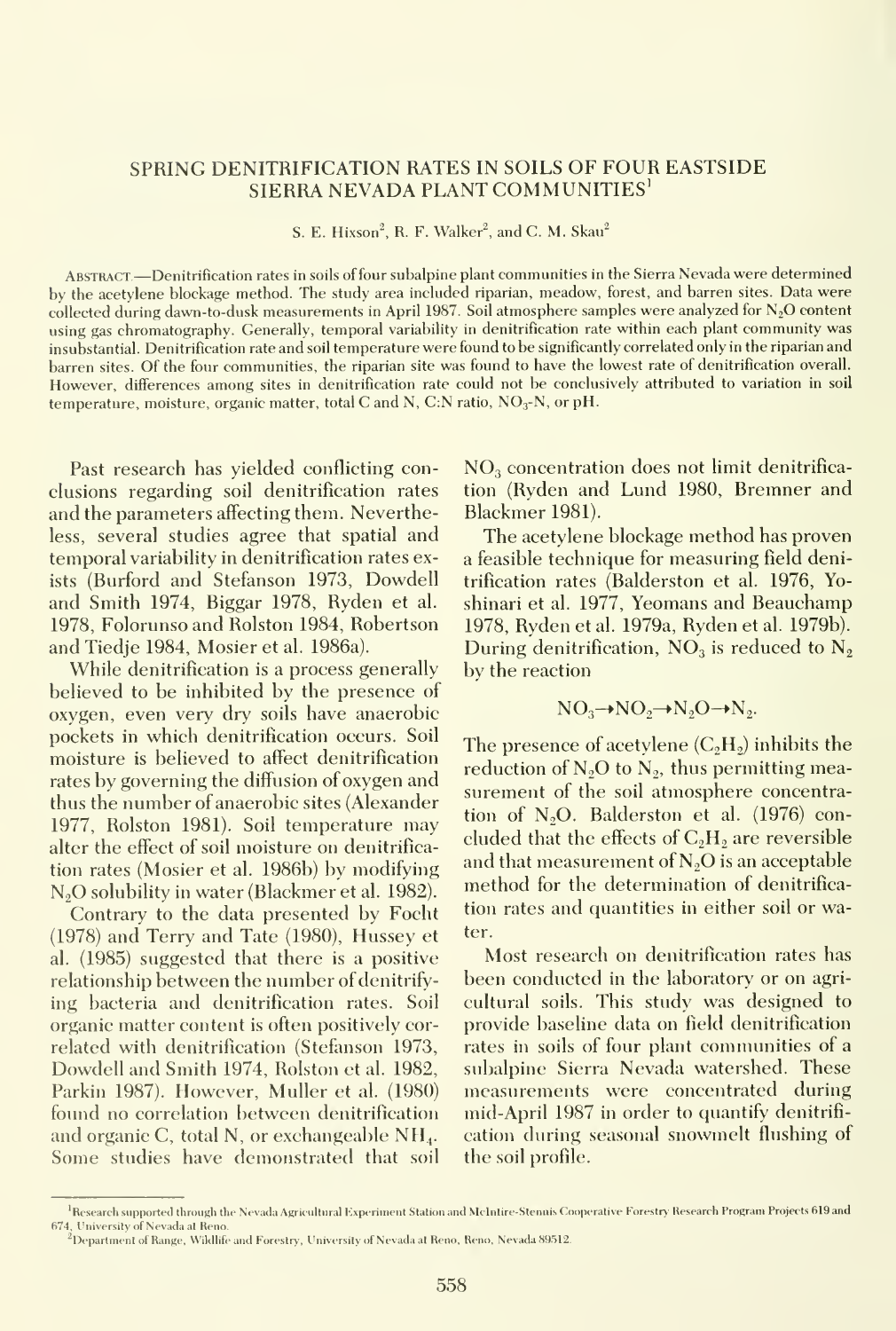#### Materials and Methods

#### Site Description

The study site containing the four plant communities is located at an elevation of 2, <sup>134</sup> m near the base of an 80-ha watershed on the east slope of the Carson Range in Nevada immediately over the crest from the Lake Tahoe Basin (39°7'28"N, 119°52'47"W). The plant communities include a riparian, meadow, forest, and barren site. A dense stand of Alnus tenuifolia dominates the riparian site, but Cornus stolonifera, Juncus sp., Agrostis sp., and Poa sandbergii are also present. The principal vegetation of the mea dow site consists of P. sandbergii, Agrostis sp. , and J . ensifolius . Abies concolor and Pi nus jeffreyi dominate the forest site, and the barren site is devoid of any vegetation.

#### Field Equipment and Procedures

Three soil chambers, constructed according to the design of Denmead (1979) as modified by Greenlee (1985), were installed in each of the four plant communities. Acetylene was supplied to the soil atmosphere through probes consisting of drip irrigation tubing perforated on one side at 5-cm intervals and in serted <sup>1</sup> m into the ground (Greenlee 1985). Four probes were installed per chamber. The 12 probes on each site were simultaneously supplied with  $C_2H_2$ .

Acetylene was continuously supplied to the soil at a rate of 600 ml/min. The addition of  $C_2$ H<sub>2</sub> to the soil began 30 min prior to the start of the sampling period to permit its diffusion into the profile. The evacuation of  $N<sub>2</sub>O$  from the chambers and its adsorption onto 5A molecular sieve material was accomplished as described by Greenlee (1985). Nitrous oxide gas samples were suctioned from the chambers through vials containing the molecular sieve material. This occurred during alternate hours from 6:00 a.m. to 7:00 p.m. at a rate of approximately 300 ml/min (Ryden et al. 1979b). After each sampling period the vials of molecular sieve material were capped and replaced. Chamber covers were removed to facilitate aeration between each sampling period.

Soil moisture and soil and air temperatures were measured at the midpoint of each one hour sampling period. Soil moisture was measured with a Campbell Pacific Neutron Model 503DR hydroprobe moisture depth gauge (CPN Corp., Pacheco, California). A neutron access tube, constructed of 0.13-cm thin walled aluminum tubing with <sup>a</sup> 4.83-cm I. D. was installed near the chambers in each plant community by augering holes of slightly larger diameter and then backfilling. The probe was lowered down the tube, and readings were taken every 15 cm to<sup>a</sup> depth of 105 cm below the soil surface. Soil temperature was measured at depths of 5, 10, and 25 cm using three Reotemp Model H bimetal coil thermometers per chamber (Reotemp Instru ment Corp., San Diego, California). Air temperature was measured 0.5 m above the ground.

Five soil subsamples were collected near each chamber to <sup>a</sup> depth of 20 cm and combined into one composite sample per chamber. These samples were kept on ice until arrival at the lab, oven-dried at 38 C for 48 hours, and ground to pass through a No. 10 (2-mm opening) sieve. Soil texture was determined by the hydrometer method; organic matter and total C by the Walkley-Black method, colorimetric and titration modifications, respectively; total N by macro-Kjeldahl digestion;  $NO<sub>3</sub> - N$  by use of a specific ion electrode after extraction with  $CaSO<sub>4</sub>$ ; and pH by glass electrode on a 1:1 mixture (by weight) of soil and distilled water (American Society of Agronomy 1965). All analyses were done by A & L Agricultural Laboratories (Memphis, Tennessee). Total C and N values were used to calculate C:N ratios.

Soil water samples were collected at 10- and 25-cm depths from two lysimeters installed near the chambers in each plant community. These samples were transported on ice to the Desert Research Institute (Reno, Nevada), where  $N0_3$  analyses were done using cadmium reduction (U.S. Environmental Protection Agency 1979).

#### Laboratory Equipment and Procedures

Laboratory procedures were based on those described by Ryden et al. (1978) as modified by Greenlee (1985). Nitrous oxide gas samples of 0.5 ml were injected into a gas chromatograph column of 80/100-mesh Pora pak Q material (500 cm long by 0.21 cm I.D.) heated to 50 C. Argon was the carrier gas with a flow rate of 25 ml/min Nitrous oxide was detected by a <sup>63</sup>Ni electron capture detector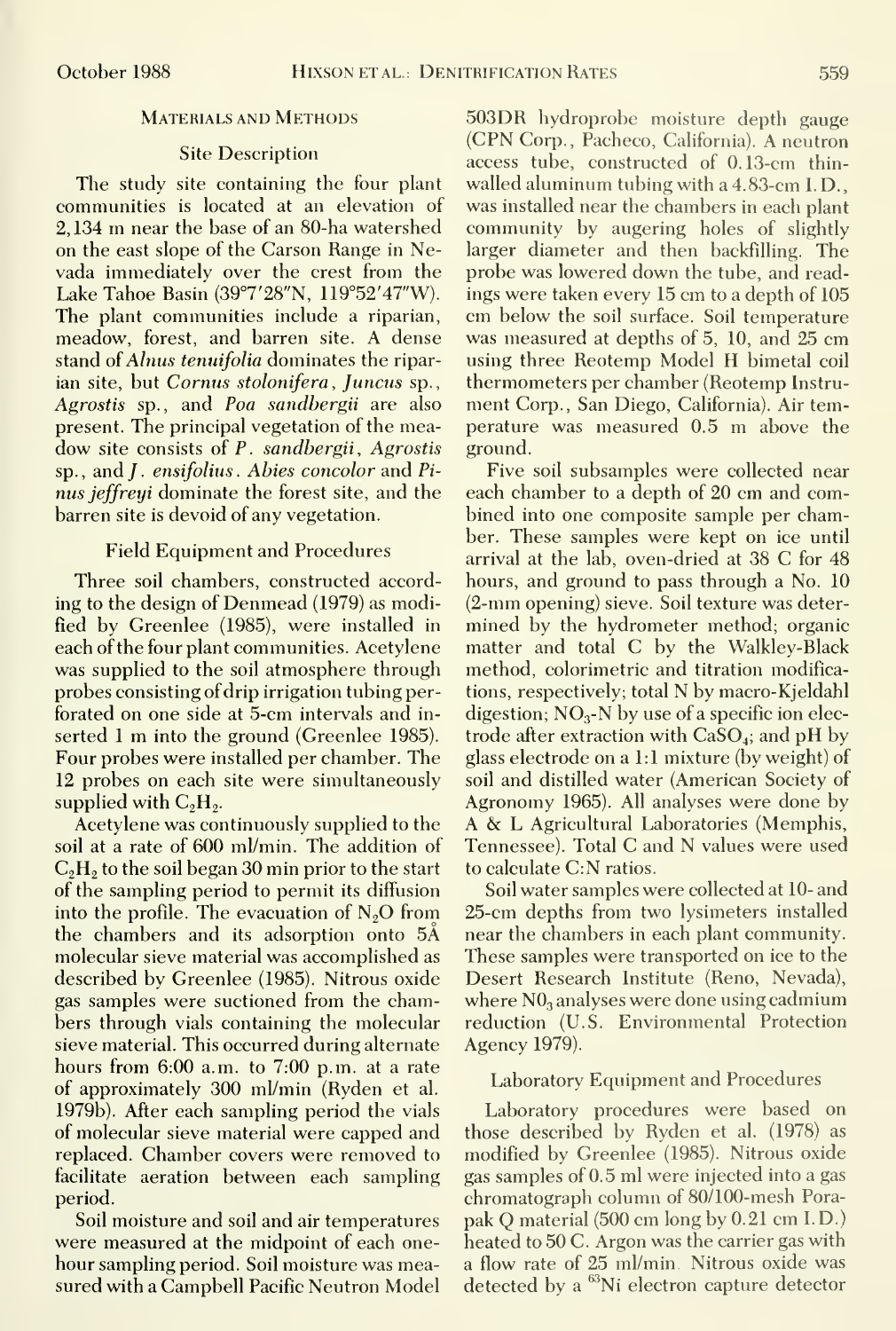heated to 350 C. Standards of 13.2 ppm  $N_2O$ were run after every sample. Each sample and each standard was injected at least twice, or until values were within 10%, and an average value calculated. Quantification of sample N<sub>2</sub>O peak heights was based on comparison with standard peak heights. The field equipment set-up was duplicated in the lab using the standard  $N_2O$  tank as the gas source in order to calculate recovery rates. Recovery rates were approximately 70%.

#### Statistical Methods

All data were subjected to analyses of vari ance, and differences among means were evaluated using the LSD test ( $\alpha = .10$ ). Log normal transformation was performed on all denitrification values as proposed by Parkin et al. (1988), and the arcsine transformation on soil organic matter, total C and N, and C:N ratio values. The analyses included comparisons among sampling periods within each plant community for denitrification rate and soil temperature at each measurement depth, and comparisons among plant communities for all variables. Also, a stepwise regression was performed to evaluate the relationship between denitrification rate and soil temperature within each plant community. The Statistical Analysis System (SAS Institute Inc., Gary, North Garolina) was used for all statistical analyses.

#### **RESULTS**

Overall, denitrification rates within each plant community did not vary appreciably among sampling periods. The lone exception was in the forest site, where a significantly lower rate was observed during the 6:00 to 7:00 p.m. sampling period. There was a positive correlation between denitrification rate and soil temperature at the 25 cm depth in the riparian site ( $r^2 = .22$ , p = .03), while denitrification rate and soil temperature at the 10 cm depth were negatively correlated in the bar ren site ( $r^2 = .25$ , p = .02). Denitrification rate and soil temperature were not significantly correlated in these two sites at any other depth of temperature measurement. Further more, there was no apparent relationship between these two parameters, regardless of temperature measurement depth, in the meadow or forest site.

The mean denitrification rate in the ripar ian site was significantly lower than those of the forest or barren sites by approximately 9% in either comparison (Table 1). The meadow site exhibited an intermediate rate that did not differ significantly from that of any other site. The soil of the forest site was frozen during these measurements, but the effect on denitrification was negligible. Soil temperature differences were substantial between the forest and barren sites, but the denitrification rates were essentially equivalent. Percent soil moisture by volume differed significantly among all sites. Lower denitrification rates were generally associated with higher soil moisture contents, but no conclusive relation ship could be established from these data. Mean air temperatures ranged from <sup>5</sup> C at the barren site to 9 C at the meadow site, while intermediate values were observed at the other two sites.

Soil content of organic matter and total G and N were significantly greater in the ri parian site than in the other sites examined (Table 2). Gonversely, the values for these three parameters were generally lowest in the barren site. Among the four plant communities, G:N ratios generally paralleled denitrifi cation rates, with the C:N ratios and denitrifi cation rates being lower in the riparian and meadow sites and higher in the forest and barren sites. Soil  $NO<sub>3</sub>$ -N differences among sites, although in some cases significant, were small. Nevertheless, sites with higher  $NO<sub>3</sub>-N$ concentrations exhibited lower denitrification rates overall. The soil of the forest site was significantly more acidic than that of the other sites, but soil reaction within the range of values observed had no apparent effect on denitrification. Soil texture in all four plant communities was classified as either loamy sand or sandy loam. Soil water analyses for  $NO<sub>3</sub>$  indicated low concentrations in all sites of  $\leq 0.002 \,\mathrm{mg}/l.$ 

#### Discussion and Gonclusions

Many studies have shown soil denitrifica tion rates to be affected by soil temperature, soil moisture, or both (Black 1968, Blackmer et al. 1982, Fillery 1983, Greenlee 1985, Mosier et al. 1986b). This study reveals a site-dependent relationship between soil denitrification and temperature with a positive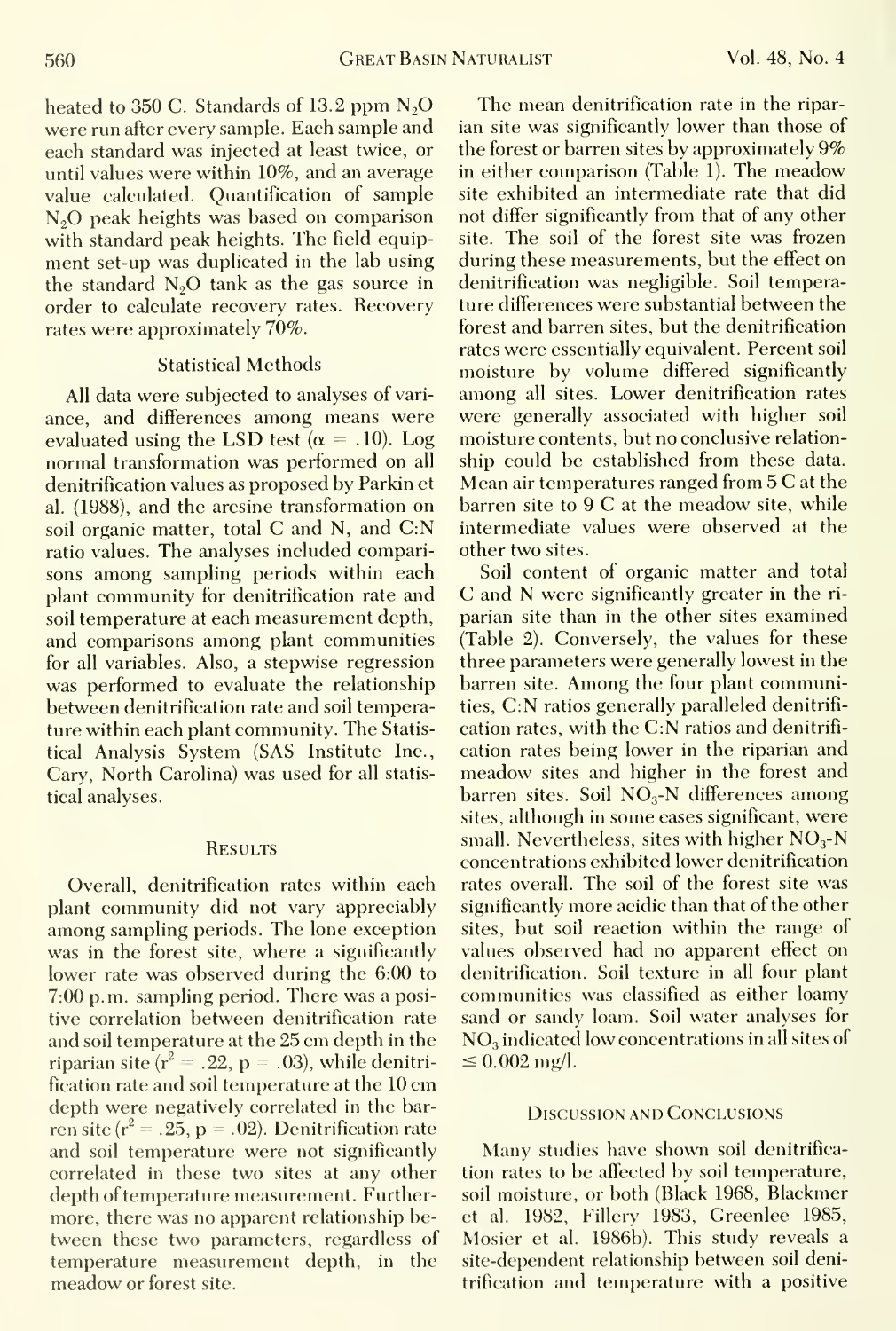|               | <b>Denitrification</b><br>rate<br>$ug/m^2/hr$ | Soil temperature<br>$^{\circ}C$ |                 |                 | Soil moisture<br>% by volume |  |
|---------------|-----------------------------------------------|---------------------------------|-----------------|-----------------|------------------------------|--|
| <b>Site</b>   |                                               | $5 \text{ cm}$                  | $10 \text{ cm}$ | $25 \text{ cm}$ | at $45 \text{ cm}$           |  |
| Riparian      | 88.6b                                         | 7a                              | 6a              | 4b              | 50a                          |  |
| Meadow        | 90.9ab                                        | 8a                              | 7a              | 5a              | 42 <sub>b</sub>              |  |
| Forest        | 97.2a                                         | $-lb$                           | 0 <sub>b</sub>  | 0 <sub>c</sub>  | 18d                          |  |
| <b>Barren</b> | 97.8a                                         | 6a                              | 6a              | 5a              | 21c                          |  |

TABLE 1. Soil denitrification rate, temperature, and moisture in four subalpine Sierra Nevada plant communities.<sup>4</sup>

<sup>a</sup>Means sharing a common letter do not differ significantly according to the LSD test at  $\alpha = 0.10$ .

TABLE 2. Selected chemical properties of soils in four subalpine Sierra Nevada plant communities.<sup>3</sup>

| <b>Site</b> | Organic<br>matter<br>$\%$ | Total C<br>$\%$  | <b>Total N</b><br>$\%$ | C: N<br>ratio     | $NO3-N$<br>ppm | pH               |
|-------------|---------------------------|------------------|------------------------|-------------------|----------------|------------------|
| Riparian    | 8.0a                      | 4.9a             | 0.29a                  | 18.5 <sub>b</sub> | 3a             | 6.5 <sub>b</sub> |
| Meadow      | 4.0 <sub>b</sub>          | 2.5 <sub>b</sub> | 0.13 <sub>b</sub>      | 20.3 <sub>b</sub> | 3a             | 6.8 <sub>b</sub> |
| Forest      | 3.0 <sub>b</sub>          | 1.8 <sub>b</sub> | 0.05 <sub>bc</sub>     | 36.5a             | 2 <sub>b</sub> | 5.6a             |
| Barren      | 3.0 <sub>b</sub>          | $1.5\mathrm{b}$  | 0.04c                  | 33.7a             | 2 <sub>b</sub> | 6.3 <sub>b</sub> |

<sup>a</sup>Means sharing a common letter do not differ significantly according to the LSD test at  $\alpha = .10$ .

correlation and a negative correlation in the riparian and barren sites, respectively, but no apparent relationship between these two parameters in the meadow and forest sites. Mosier et al. (1986b) found that relatively low soil temperatures (12–24, 8–19, and 6–16 C for  $5$ -,  $10$ -, and  $20$ -cm depths, respectively) contributed to low  $N_2O$  emission rates even when soil moisture conditions were near or above field capacity. Soil temperatures in the four plant communities examined here may have been below the threshold at which temperature predictably influences denitrification. Furthermore, the effects of soil moisture may have also been suppressed by these low temperatures. Thus, at these temperatures denitrification occurred, but it is unlikely that the variation in rates is solely attributable to soil temperature or moisture differences within or among sites.

Among the four plant communities, only the riparian site differed significantly in denitrification rate, but none of the other soil parameters investigated could be conclusively identified as a causal factor in the lower rate measured at this site. Studies by Ryden  $(1981)$  and Haider et al.  $(1987)$  suggest that plant absorption of NO<sub>3</sub> may limit denitrification. In this study, however, the lower denitrification rate of the riparian community could not be logically attributed to  $NO<sub>3</sub>$  uptake by the dense mountain alder stand occupying this site since soil  $NO<sub>3</sub>-N$  concentration was not lower than those of the other sites.

The results presented here suggest that soil parameters other than those examined may have a significant impact on denitrification in wildland soils. Denitrifying bacterial populations may have been a factor of importance in the four plant communities investigated in this study, although other studies (Focht 1978, Terry and Tate 1980, Hussey et al. 1985) have presented conflicting conclusions regarding this parameter. It is obvious from the disparity in the results of denitrification studies that further research is necessary to delineate the causal relationships in the temporal and spatial denitrification variability of wildland soils.

#### **ACKNOWLEDGMENTS**

We thank G. C. Miller, Y. O. Koh, and C. E. Crume of the University of Nevada at Reno for their assistance during this research.

#### **LITERATURE CITED**

- ALEXANDER, M. 1977. Introduction to soil microbiology. John Wiley and Sons, New York.
- AMERICAN SOCIETY OF AGRONOMY. 1965. Methods of soil analysis. C. A. Black, ed. American Society of Agronomy, Madison, Wisconsin.
- BALDERSTON, W. L., B. SHERR, AND W. J. PAYNE. 1976. Blockage by acetylene of nitrous oxide reduction in Pseudomonas perfectomarinus. Appl. Environ. Microbiol. 31: 504-508.